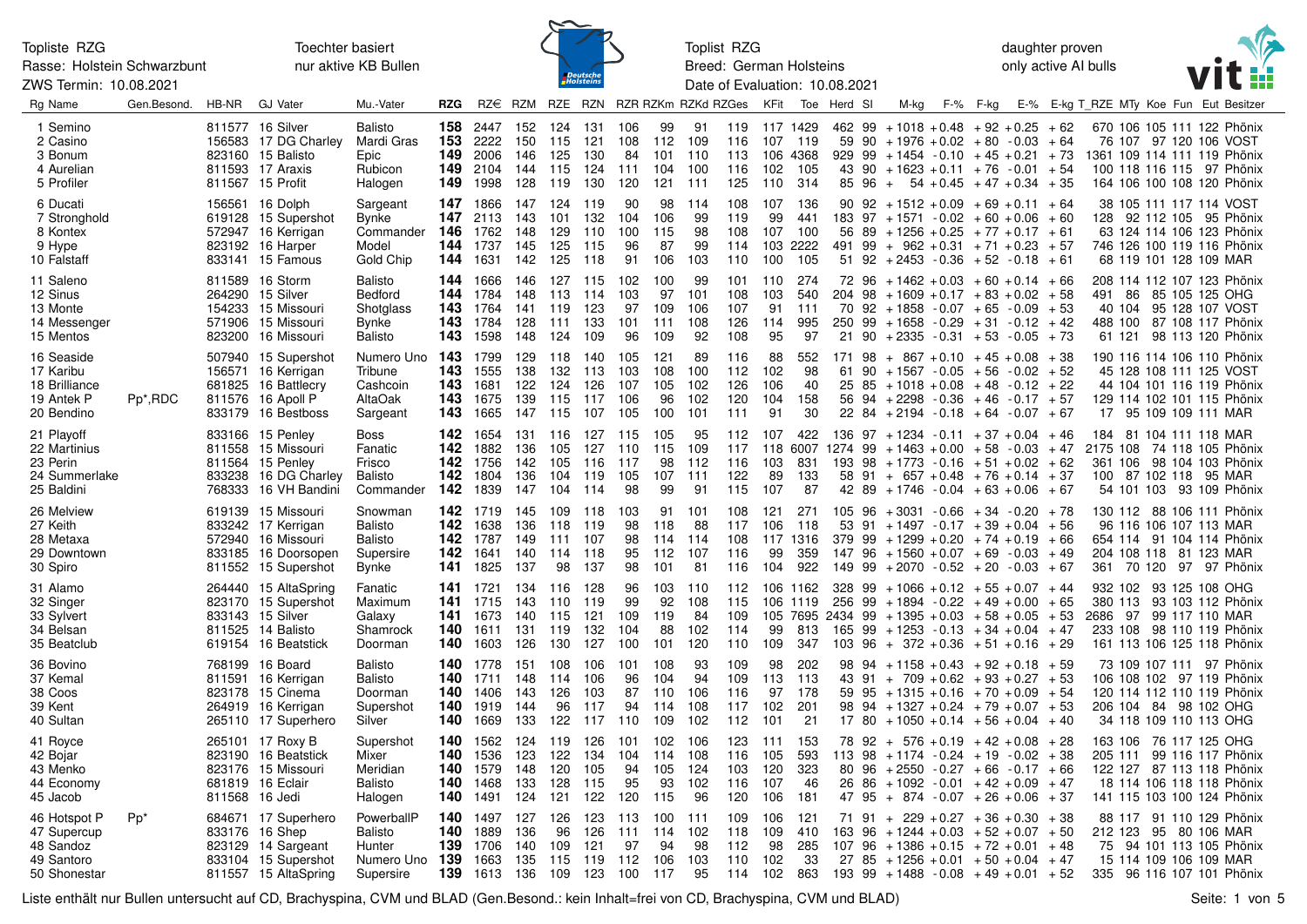Rasse: Holstein Schwarzbunt ZWS Termin: 10.08.2021

Toechter basiert nur aktive KB Bullen



Toplist RZG Breed: German Holsteins Date of Evaluation: 10.08.2021 daughter proven only active AI bulls



| Rg Name                                                                        | Gen.Besond. | HB-NR | <b>GJ Vater</b>                                                                                               | Mu.-Vater                                                   | <b>RZG</b>                      |                                                  |                                 |                                     |                                     | RZ€ RZM RZE RZN RZR RZKm RZKd RZGes |                                       |                                   |                                     | KFit                              |                                             | Toe Herd SI      | M-kg                                                                                                                                                                                                                          | F-% F-kg |                             |                         | E-% E-kg T_RZE MTy Koe Fun Eut Besitzer                                                                                                      |  |
|--------------------------------------------------------------------------------|-------------|-------|---------------------------------------------------------------------------------------------------------------|-------------------------------------------------------------|---------------------------------|--------------------------------------------------|---------------------------------|-------------------------------------|-------------------------------------|-------------------------------------|---------------------------------------|-----------------------------------|-------------------------------------|-----------------------------------|---------------------------------------------|------------------|-------------------------------------------------------------------------------------------------------------------------------------------------------------------------------------------------------------------------------|----------|-----------------------------|-------------------------|----------------------------------------------------------------------------------------------------------------------------------------------|--|
| 51 Palace<br>52 Medon<br>53 Fisko<br>54 Sandor<br>55 Born P RDC Pp*, RDC       |             |       | 833149 15 Penley<br>811561 15 Missouri<br>823208 17 Finder<br>811551 15 Supershot<br>682287 16 Battlecry      | Miles<br>Galaxy<br>Commander<br>Epic<br>PerfectAik          | 139<br>139<br>139<br>139<br>139 | 1797<br>1444<br>1583<br>1735<br>1745             | 127<br>142<br>134<br>122<br>131 | 105<br>123<br>118<br>109<br>106     | 129<br>110<br>113<br>139<br>127     | 100 115<br>107<br>116<br>94         | 87 118<br>108<br>117<br>103           | 94<br>97<br>108<br>110<br>94      | 121<br>111<br>115<br>118<br>121     | 98<br>97<br>108<br>115            | 95<br>309<br>48<br>109 3785<br>642          |                  | $31$ 91 + 399 + 0.48 + 65 + 0.11 + 25<br>$104$ 96 + 2525 - 0.32 + 59 - 0.23 + 58<br>$16$ 84 + 535 + 0.41 + 64 + 0.19 + 38<br>$592$ 99 + 637 - 0.11 + 14 + 0.17 + 40<br>$266$ 97 + 230 + 0.57 + 66 + 0.24 + 32                 |          |                             | 1371                    | 81 89 111 104 102 MAR<br>176 114 89 116 122 Phönix<br>40 116 101 112 112 Phönix<br>95 102 89 122 Phönix<br>315 99 100 104 106 Phönix         |  |
| 56 Declic<br>57 Ibsen<br>58 Linus<br>59 Misha<br>60 Lemon Pie                  |             |       | 619148 16 Dozer<br>156554 16 Icone<br>811596 17 Lighter<br>768000 15 Missouri<br>499052 15 Supershot          | Enforcer<br>Balisto<br>Tribune<br>Shotglass<br>Fanatic      | 139<br>139<br>139<br>139<br>138 | 1599<br>1468<br>1603<br>1759<br>1687             | 132<br>137<br>131<br>136<br>134 | 109<br>127<br>116<br>102<br>101     | 117<br>120<br>117<br>119<br>120     | 113<br>87<br>104<br>105<br>110      | 90<br>89<br>105<br>112<br>104         | 109<br>106<br>110<br>104<br>102   | 107<br>117<br>117                   | 116 109<br>105<br>113 115<br>103  | 185<br>106 1173<br>39<br>151<br>76          |                  | $92$ $93$ $+2274$ $-0.39$ $+42$ $-0.26$ $+46$<br>$404$ 99 + 1291 + 0.15 + 67 + 0.00 + 44<br>$22$ 83 + 1582 - 0.23 + 36 - 0.06 + 47<br>$87$ 93 + 1243 - 0.02 + 47 + 0.08 + 51<br>$45$ 86 + 1513 - 0.15 + 43 - 0.01 + 50        |          |                             | 62 96<br>19<br>98       | 114 94 112 99 109 Phönix<br>579 111 118 105 124 VOST<br>46 123 97 102 116 Phönix<br>93 103 106 Phönix<br>99 87 112 Goepel                    |  |
| 61 Mister X<br>62 First<br>63 Maracana<br>64 Mustafi<br>65 My Dream P Pp*, RDC |             |       | 833117 15 Missouri<br>156572 16 Finder<br>571900 15 Missouri<br>833169 15 Missouri<br>619173 17 Mission P     | Snowman<br>Racer<br>G-Force<br>Balisto<br>Shotglass         | 138<br>138<br>138<br>138<br>138 | 1484<br>1408<br>1548<br>1684<br>1543             | 139<br>125<br>128<br>131<br>131 | 114<br>127<br>112<br>103<br>117     | 116<br>117<br>125<br>127<br>115     | 82<br>112<br>109<br>109             | 97<br>112<br>110 112<br>- 112<br>111  | 108<br>112<br>- 117<br>107<br>105 | 118<br>115<br>112<br>114            | 102<br>94<br>106<br>120           | 743<br>62<br>114 116 1255<br>443<br>70      |                  | $309$ $98$ $+ 2400$ $- 0.41$ $+ 45$ $- 0.18$ $+ 60$<br>$44$ 87 + 157 + 0.33 + 39 + 0.26 + 32<br>432 99 + 1390 - 0.36 + 14 + 0.03 + 51<br>$215$ 97 + 1223 - 0.10 + 37 + 0.04 + 46<br>$28$ 87 + 566 + 0.19 + 42 + 0.23 + 43     |          |                             |                         | 248 108 91 101 121 MAR<br>48 109 116 119 113 VOST<br>236 97 96 105 115 Phönix<br>162 86 89 119 99 MAR<br>43 112 89 108 119 Phönix            |  |
| 66 Barbados<br>67 Souki<br>68 Silverstar<br>69 Noel<br>70 Santano              |             |       | 681830 16 Battlecry<br>833136 15 Silver<br>833128 15 Silver<br>156580 16 DG Charley<br>499055 15 Slate        | Racer<br>AltaOak<br>Supersire<br>Supershot<br>Supersire     | 138<br>138<br>138<br>138<br>138 | 1296<br>1523<br>1419<br>1432<br>1491             | 113<br>120<br>130<br>118        | 136<br>117<br>125<br>118<br>128 113 | 125<br>130<br>- 113<br>125<br>127   | 103<br>114 112<br>110<br>106<br>100 | 106<br>- 112<br>107<br>110            | 98<br>95<br>94<br>106<br>92       | 124<br>120<br>110<br>126<br>115     | 94<br>119<br>114<br>92            | 146<br>110 1583<br>373<br>95<br>107         | 94 92            | $-245 + 0.47 + 35 + 0.19 + 10$<br>736 99 + 111 + 0.39 + 43 + 0.15 + 19<br>$137$ 96 + 891 + 0.23 + 60 + 0.03 + 34<br>61 89 + 597 - 0.14 + 9 + 0.12 + 33<br>$43$ 92 + 837 + 0.06 + 39 + 0.11 + 40                               |          |                             | 771 91                  | 124 99 109 129 125 Phönix<br>92 122 115 MAR<br>169 108 95 128 115 MAR<br>52 114 95 112 115 VOST<br>16 96 114 107 108 Goepel                  |  |
| 71 Palermo<br>72 Blanko<br>73 Altona<br>74 Palau<br>75 Cover                   |             |       | 156563 16 Penley<br>823193 16 Battlecry<br>823134 14 Album<br>823189 16 Puma MR<br>682090 15 Commander        | <b>Boss</b><br>Sargeant<br>Shamrock<br>Balisto<br>Supersire | 138<br>138<br>138<br>138<br>138 | 1580<br>1595<br>1608<br>1460<br>1537             | 130<br>131<br>113<br>130<br>136 | 109<br>114<br>115<br>115<br>118     | 121<br>125<br>141<br>116<br>116     | 103<br>95<br>107<br>106<br>106      | 104<br>99<br>116<br>102<br>109        | 100<br>95<br>119<br>119<br>111    | 117 114<br>116<br>124<br>117<br>108 | 102<br>115<br>105                 | 80<br>149<br>814<br>228                     |                  | $53$ 89 + 869 + 0.02 + 36 + 0.13 + 44<br>$50$ 93 + 1344 + 0.03 + 56 - 0.09 + 36<br>$156$ 99 + 542 + 0.01 + 22 - 0.03 + 16<br>$74$ 95 + 1563 - 0.28 + 30 - 0.04 + 48<br>$100$ 3379 1093 99 + 877 + 0.37 + 74 + 0.07 + 38       |          |                             |                         | 22 93 110 108 103 VOST<br>58 102 103 117 105 Phönix<br>225 104 105 107 113 Phönix<br>122 113 96 104 116 Phönix<br>1321 108 83 119 118 Phönix |  |
| 76 Marabou<br>77 Gloryday<br>78 Monroy<br>79 Amarok<br>80 Jameson              |             |       | 508449 16 Modesty<br>833129 15 Genestar<br>833180 16 Monterey<br>833194 16 Araxis<br>833199 16 Jetset         | Racer<br>Supersire<br>Supersire<br>Montross<br>Balisto      | 138<br>138<br>137<br>137        | 1488<br>1725<br>1738<br><b>137</b> 1533<br>1379  | 134<br>142<br>138<br>129<br>122 | 116<br>104<br>102<br>114<br>126     | - 111<br>120<br>- 117<br>121<br>123 | 103<br>87<br>106<br>108<br>95       | 107<br>103<br>123<br>112<br>100       | 112<br>96<br>107<br>107<br>112    | 111 103<br>112<br>110<br>111<br>119 | 101<br>100<br>96                  | 42<br>193<br>59<br>37<br>109 1046           |                  | $21$ 85 + 1170 + 0.11 + 58 + 0.01 + 41<br>$73$ 95 + 1086 + 0.33 + 79 + 0.10 + 48<br>$32\ \ 89\ +1078\ +0.24\ +69\ +0.07\ +44$<br>$13\ \ 84\ +\ 252\ +0.40\ +50\ +0.26\ +35$<br>$552$ 99 + 251 + 0.24 + 34 + 0.19 + 28         |          |                             |                         | 35 102 85 117 117 Phönix<br>97 114 104 103 98 MAR<br>37 114 102 95 102 MAR<br>41 99 110 117 103 MAR<br>507 90 103 108 133 MAR                |  |
| 81 Badano<br>82 Mocon<br>83 Burning<br>84 Mirabo<br>85 Simox                   |             |       | 811585 16 Battlecry<br>823099 13 Morgan<br>619152 16 Board<br>833125 15 Missouri<br>154238 15 Supershot       | Danno<br>Snowman<br>Balisto<br>Bedford<br>LetItSnow         | 137<br>137<br>137<br>137        | 1431<br>1737<br>137 1623<br>1490<br>1534         | 121<br>132<br>145<br>126<br>132 | 123<br>96<br>103<br>126<br>114      | 122<br>128<br>114<br>122<br>124     | 102<br>109<br>102<br>100<br>95      | 98<br>109<br>105<br>105<br>103        | 97<br>111<br>99<br>88<br>104      | 121<br>119<br>108<br>111<br>113     | 126<br>91<br>-117                 | 173<br>101 1138<br>137<br>49<br>107 1386    |                  | $52$ 94 + 515 + 0.18 + 39 + 0.06 + 24<br>$234$ 99 + 1226 - 0.05 + 43 + 0.04 + 46<br>$70$ 93 + 1348 + 0.16 + 70 + 0.11 + 58<br>$36\ 88 + 885 + 0.07 + 43 + 0.02 + 33$<br>$553$ 99 + 1505 - 0.24 + 31 + 0.00 + 51               |          |                             |                         | 152 102 101 123 115 Phönix<br>465 97 85 98 104 Phönix<br>83 107 103 105 97 Phönix<br>29 115 89 116 125 MAR<br>582 97 114 95 118 VOST         |  |
| 86 Magoo<br>87 Barkeeper<br>88 Backstage<br>89 Jedistar<br>90 Avicii           |             |       | 507273 13 Mogul<br>833183 16 Battlecry<br>833171 16 Battlecry<br>508452 16 Jedi<br>572927 16 Araxis           | Super<br>Galaxy<br><b>Boss</b><br>Racer<br>Montross         | 137<br>137<br>137<br>137<br>137 | 1393<br>1549<br>1479<br>1635<br>1401             | 123<br>125<br>122<br>128<br>114 | 122<br>119<br>116<br>98<br>121      | 125<br>124<br>131<br>120<br>131     | 108<br>109<br>120<br>115            | 105 112<br>- 112<br>112<br>111<br>105 | 110<br>87<br>90<br>114<br>112     | 116<br>115<br>118<br>118<br>118     | 110<br>102                        | 96 1856<br>111 1956<br>97 1658<br>36<br>372 | 835 99<br>182 96 | $420$ 99 + 765 + 0.16 + 47 - 0.02 + 24<br>$-129 + 0.64 + 57 + 0.30 + 24$<br>736 99 + 308 + 0.25 + 37 + 0.16 + 27<br>$20$ 83 + 1365 - 0.37 + 12 + 0.05 + 52<br>$\sim$                                                          |          | $9 + 0.17 + 17 + 0.21 + 21$ | 468<br>629<br>37<br>205 | 92 99 111 126 Phönix<br>778 104 104 118 111 MAR<br>92 102 117 110 MAR<br>99 96 85 110 MAR<br>89 106 120 115 Phönix                           |  |
| 91 Belfast<br>92 Aragon<br>93 Malta<br>94 Cuper<br>95 Balteus                  |             |       | 823126 14 Balisto<br>264676 16 Araxis<br>151576 13 Model<br>767900 15 Commander<br>833079 14 Balisto          | Gold Chip<br>Racer<br>Snowman<br>Supersire<br>Peoti         | 137<br>137<br>137<br>137        | 1438<br>1424<br>1444<br>137 1676<br>1501         | 133<br>129<br>136<br>148<br>124 | 121<br>116<br>126<br>101<br>110     | 118<br>118<br>116<br>108<br>129     | 86<br>106<br>96<br>105<br>109       | 111<br>100<br>114<br>105<br>111       | 117<br>118<br>102<br>85<br>103    | 110<br>113<br>101<br>107<br>115     | - 106<br>102<br>102<br>101<br>103 | 739<br>757<br>383<br>389<br>481             |                  | $116$ 98 + 938 + 0.16 + 54 + 0.09 + 41<br>$360$ 96 + 577 + 0.16 + 40 + 0.21 + 41<br>$217$ 97 + 1421 + 0.11 + 68 - 0.07 + 41<br>$184$ 97 + 1036 + 0.48 + 92 + 0.18 + 55<br>$119$ 98 + 864 - 0.13 + 20 + 0.10 + 40              |          |                             |                         | 144 90 118 119 110 Phönix<br>496 103 106 105 116 OHG<br>98 111 117 127 106 VOST<br>126 106 111 88 104 Phönix<br>168 97 102 107 108 MAR       |  |
| 96 Beguito<br>97 Myway<br>98 Silvershot<br>99 Like Snow<br>100 Custos          |             |       | 833175 16 Bestboss<br>682272 15 Missouri<br>833190 16 Silver<br>619172 17 Lighter<br>823164 15 Commander Epic | Balisto<br>Bynke<br>Shotglass<br>Balisto                    | 137<br>137<br>136<br>136<br>136 | 1516<br>1406<br>1364<br>1537<br>1431 138 122 115 | 126<br>132<br>140               | 114<br>114<br>113<br>135 114 112    | 127<br>120<br>105                   | 94<br>101<br>113<br>97<br>88        | 110<br>88<br>108<br>92<br>98          | 103<br>92<br>105<br>108<br>104    | 120<br>115<br>106<br>113            | 95<br>105<br>89<br>115            | 337<br>767<br>461<br>47                     |                  | $134$ 96 + 365 + 0.25 + 39 + 0.21 + 34<br>$322$ 98 + 1814 - 0.28 + 39 - 0.12 + 48<br>$206$ 97 + 1778 - 0.02 + 67 - 0.09 + 51<br>$25$ 85 + 957 + 0.22 + 61 + 0.10 + 44<br>$107$ 113 3452 576 99 + 1578 - 0.06 + 55 - 0.02 + 52 |          |                             |                         | 143 114 98 104 115 MAR<br>322 101 98 115 110 Phönix<br>248 94 112 113 105 MAR<br>38 113 98 108 111 Phönix<br>811 114 114 109 114 Phönix      |  |

Liste enthält nur Bullen untersucht auf CD, Brachyspina, CVM und BLAD (Gen.Besond.: kein Inhalt=frei von CD, Brachyspina, CVM und BLAD)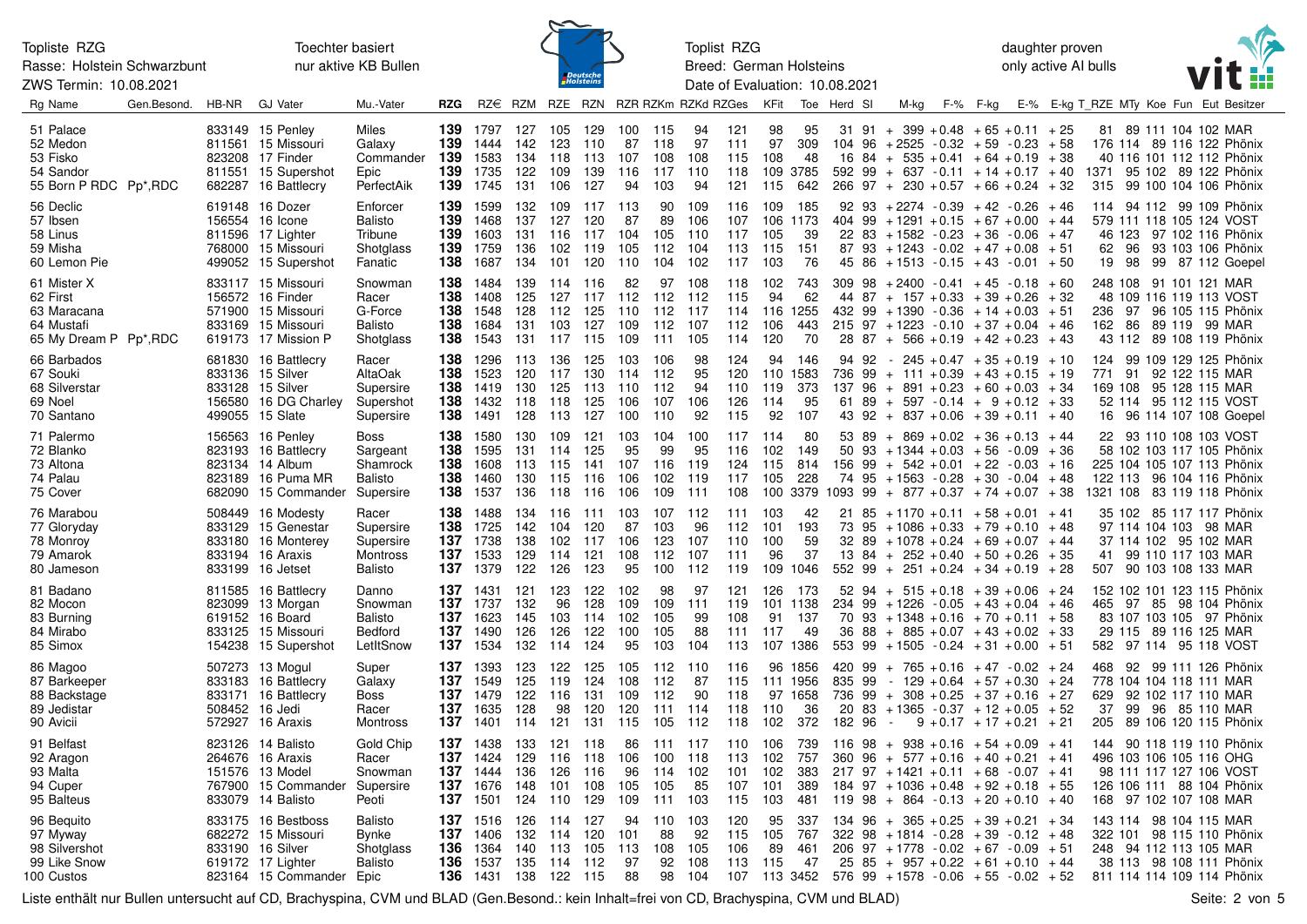Rasse: Holstein Schwarzbunt ZWS Termin: 10.08.2021

Toechter basiert nur aktive KB Bullen



Toplist RZG Breed: German Holsteins Date of Evaluation: 10.08.2021

daughter proven only active AI bulls



| Rg Name                                                                  | Gen.Besond.       | HB-NR          | <b>GJ Vater</b>                                                                                            | Mu.-Vater                                                  | <b>RZG</b>                       |                                                                    |                                     |                                      |                                 |                                     |                                     | RZ€ RZM RZE RZN RZR RZKm RZKd RZGes |                                 | KFit                                |                                               | Toe Herd SI               |    | M-kg                                                                                                                                                                                                 |                         | F-% F-kg |                                        |                            |                 | E-% E-kg T RZE MTy Koe Fun Eut Besitzer                                                                                                       |                             |
|--------------------------------------------------------------------------|-------------------|----------------|------------------------------------------------------------------------------------------------------------|------------------------------------------------------------|----------------------------------|--------------------------------------------------------------------|-------------------------------------|--------------------------------------|---------------------------------|-------------------------------------|-------------------------------------|-------------------------------------|---------------------------------|-------------------------------------|-----------------------------------------------|---------------------------|----|------------------------------------------------------------------------------------------------------------------------------------------------------------------------------------------------------|-------------------------|----------|----------------------------------------|----------------------------|-----------------|-----------------------------------------------------------------------------------------------------------------------------------------------|-----------------------------|
| 101 Fendi<br>102 Cyrano<br>103 Dreamshot<br>104 Kubero<br>105 Kodiac P   | SU<br>$Pp^*$      |                | 823203 17 Phantom<br>619145 15 Cinema<br>823120 13 Shotglass<br>811527 14 Krunch<br>823199 16 Kerrigan     | Delta 1427<br>Shotglass<br>Bookem<br>Shamrock<br>Supershot | 136<br>136<br>136<br>136<br>136  | 1468<br>1350<br>1275<br>1454<br>1454                               | 130 118<br>123<br>126               | 133 111 114<br>125<br>107<br>134 110 | 116<br>124<br>123<br>111        | 100<br>106<br>116<br>113<br>104     | 101<br>114<br>101<br>97<br>117      | 106<br>102<br>97<br>128<br>101      | 116<br>114<br>113<br>116<br>115 | 105<br>111 2559<br>100<br>116<br>98 | 78<br>2783<br>762<br>136                      | 21<br>413 99              | 88 | $+1750 - 0.22 + 44 - 0.11 + 46$<br>$471$ 99 + 1342 - 0.06 + 46 - 0.07 + 38<br>$+1501 - 0.23 + 33 - 0.18$<br>$231$ $98$ + 2028 - 0.46 + 25 - 0.24 + 41<br>$37$ $92$ $+ 1785$ $- 0.26$ $+ 40$ $- 0.09$ |                         |          | + 31<br>+ 51                           |                            |                 | 53 109 106 104 108 Phönix<br>1229 107 94 118 114 Phönix<br>733 103 102 116 122 Phönix<br>208 94 77 107 118 Phönix<br>79 108 92 93 122 Phönix  |                             |
| 106 Belmaro<br>107 Khedira<br>108 Keeper P<br>109 Aberdeen<br>110 Manoso | Pp*               |                | 833086 14 Balisto<br>156578 17 Kerrigan<br>681832 16 Kerrigan<br>572942 16 Araxis<br>811566 15 Mr Max      | Man-O-Man<br>Commander<br>Supershot<br>Galaxy<br>Fanatic   | 136<br>136<br>136<br>136<br>136  | 1503<br>1369<br>1467<br>1341<br>1459                               | 133 111<br>136<br>132<br>136<br>146 | 122<br>116<br>125<br>108             | 124<br>108<br>114<br>107<br>104 | 90<br>98<br>98<br>104<br>105        | 106<br>109<br>105<br>101<br>100     | 107<br>102<br>104<br>90<br>111      | 115<br>109<br>112<br>107<br>105 | 82<br>97<br>107<br>97<br>93         | 1045<br>59<br>24<br>39<br>137                 |                           |    | $499$ 99 + 436 + 0.09 + 26 + 0.40 + 56<br>$35\ \ 87\ +1034\ +0.19\ +61\ +0.09$<br>$18$ 81 + 1172 + 0.02 + 48 + 0.03<br>$18$ 84 + 416 + 0.49 + 66 + 0.28<br>$46$ $93$ $+2279$ $-0.15$ $+72$ $-0.15$   |                         |          | $+45$<br>$+43$<br>$+43$<br>+ 59        |                            |                 | 231 103 103 102 111 MAR<br>48 128 99 111 115 VOST<br>19 112 104 101 116 Phönix<br>25 114 115 117 111 Phönix<br>113 103 100 112 101 Phönix     |                             |
| 111 Macbeth<br>112 Axminster<br>113 Morgan<br>114 Slatan<br>115 Satisfy  | CDC               |                | 804346 13 Model<br>833228 16 Araxis<br>804322 12 Mogul<br>823188 16 Shep<br>833115 15 Slate                | Man-O-Man<br>Yoder<br>Man-O-Man<br>Balisto<br>Supersire    | 136<br>136<br>135<br>135<br>135  | 1382<br>1522<br>1689<br>1674<br>1464                               | 109<br>141<br>136<br>142<br>139     | 112<br>115<br>100<br>100<br>114      | 136<br>111<br>119<br>116<br>111 | 130<br>98<br>112<br>98<br>93        | 118<br>100<br>110<br>106<br>115     | 108<br>102<br>-116<br>100<br>94     | 125<br>105<br>110<br>112<br>109 | 88<br>97<br>106<br>97<br>96         | 185<br>35<br>392<br>2704<br>3232              |                           |    | $70.96 + 20 - 0.03 - 2 + 0.19$<br>$20$ 83 + 1051 + 0.35 + 79 + 0.08<br>$77$ 97 + 832 + 0.40 + 76 + 0.09 + 38<br>$657$ 99 + 616 + 0.52 + 79 + 0.26<br>$869$ 99 + 626 + 0.44 + 71 + 0.24               |                         |          | $+20$<br>$+45$<br>+ 48<br>+ 47         |                            |                 | 80 87 105 109 111 Phönix<br>50 117 117 118 95 MAR<br>116 114 90 101 100 Phönix<br>799 114 97 103 96 Phönix<br>862 89 116 108 109 MAR          |                             |
| 116 SantaClaus<br>117 Commare<br>118 Calvo<br>119 Turaco<br>120 Saber    |                   | 508380 15 Jedi | 823182 15 Supershot<br>767700 15 Commander<br>811550 15 Commander<br>823144 14 Tribune                     | Balisto<br>Summer<br>Epic<br>Mogul<br>Headway              | 135<br>135<br>135<br>135<br>135  | 1701<br>1611<br>1219<br>1417<br>1444                               | 125<br>144<br>134<br>113<br>130     | 98<br>95<br>130<br>117<br>105        | 139<br>112<br>111<br>135<br>116 | 110<br>106<br>101<br>117<br>111     | 106<br>116<br>98<br>106<br>109      | 106<br>103<br>106<br>100<br>101     | 113<br>110<br>107<br>119<br>116 | 92<br>108                           | 113 1165<br>88 1123<br>726<br>120 1194<br>290 |                           |    | $178$ 99 + 1321 - 0.24 + 26 - 0.05<br>$370$ 99 + 1318 + 0.00 + 52 + 0.18<br>$246$ 98 + 1335 + 0.14 + 68 - 0.09<br>$233$ 99 + 632 - 0.10 + 14 - 0.02 + 20<br>$116$ 88 + 1238 - 0.27 + 19 + 0.09       |                         |          | $+40$<br>+ 65<br>+ 36<br>$+53$         | 403<br>339                 |                 | 97 113 83 104 Phönix<br>98 96 103 94 Phönix<br>254 119 105 128 114 Phönix<br>348 88 101 109 120 Phönix<br>18 104 103 93 109 MAR               |                             |
| 121 Barey<br>122 Blacklist<br>123 Macao<br>124 Bonello<br>125 Bravos     |                   |                | 811526 14 Balisto<br>571887 14 Balisto<br>499050 15 Missouri<br>811586 16 Blacklist<br>823114 13 Boss      | Robust<br>Garrett<br>Earnhardt<br>Overbay<br>Freddie       | 135<br>135<br>135<br>135<br>135  | 1460<br>1413<br>1503<br>1423<br>1377                               | 123<br>134<br>139<br>128<br>127     | 123<br>111<br>105<br>112<br>111      | 132<br>117<br>113<br>117<br>120 | 92<br>95<br>86<br>99<br>110         | 117<br>109<br>108<br>97<br>107      | 99<br>- 113<br>111<br>108<br>94     | 112<br>112<br>112<br>119<br>115 | 113<br>108<br>103<br>98             | 104 1320<br>3083<br>202<br>92<br>326          | 735                       |    | $189$ 99 + 430 + 0.12 + 29 + 0.19 + 34<br>$99 + 1474 - 0.34 + 20 + 0.09$<br>$84$ $95$ $+1969$ $-0.23$ $+50$ $-0.09$<br>$37$ 90 + 905 + 0.03 + 39 + 0.08<br>$116$ 97 + 439 + 0.21 + 39 + 0.21         |                         |          | + 60<br>$+57$<br>$+39$<br>+ 37         |                            |                 | 520 115 110 117 112 Phönix<br>1006 108 103 114 103 Phönix<br>72 112 84 118 99 Goepel<br>89 114 94 111 108 Phönix<br>114 85 111 111 107 Phönix |                             |
| 126 Bashan<br>127 Seven Up<br>128 Nomino<br>129 Baku<br>130 Aramis       |                   |                | 768200 16 Battlecry<br>619143 15 Supershot<br>833082 14 Nominee<br>823187 16 Battlecry<br>768302 16 Araxis | Shan<br>McCutchen<br>Cameron<br>Kahuna<br>Galaxy           | 135.<br>135<br>135<br>135<br>134 | 1483<br>1436<br>1427<br>1460<br>1198                               | 118<br>120<br>109<br>127 117<br>119 | 112<br>114<br>109<br>121             | 124<br>133<br>131<br>121<br>117 | 101<br>113<br>114<br>106<br>107     | 102<br>113<br>107<br>105<br>108     | 107<br>98<br>103<br>96<br>98        | 124<br>108<br>130<br>114<br>118 | 110<br>108<br>108<br>112<br>98      | 163<br>521<br>138<br>734<br>-57               | 88 93                     |    | $-181 + 0.58 + 49 + 0.20$<br>$168$ 97 + 800 - 0.12 + 19 + 0.05<br>$60$ 94 + 330 - 0.01 + 12 + 0.01<br>$169$ $98 + 583 + 0.33 + 58 + 0.06$<br>$36\ 86 + 75 + 0.23 + 26 + 0.25$                        |                         |          | + 13<br>+ 32<br>$+13$<br>+ 26<br>$+28$ | 74<br>215<br>77<br>276 129 | -99<br>94<br>86 | 92 118 108 Phönix<br>93 108 119 Phönix<br>93 109 113 MAR<br>88 104 120 Phönix<br>42 92 108 116 116 Phönix                                     |                             |
| 131 Darthvader<br>132 Davis<br>133 Sukari<br>134 Beletto<br>135 Tinko    |                   | 508379 16 Jedi | 823196 16 Dijon<br>804334 13 Supersire<br>833160 15 Bestboss<br>823152 14 Tribune                          | Partyrock<br>Anton<br>Gerard<br>Epic<br>Daddy              | 134<br>134<br>134                | 134 1375<br>1387<br>1166<br><b>134</b> 1137<br>1363                | 125<br>133<br>127<br>118<br>115 119 | 103<br>125<br>120<br>126             | 129<br>107<br>108<br>117        | 102<br>110<br>117<br>110<br>134 103 | 108<br>113<br>108<br>99<br>106      | 107<br>117<br>109<br>110<br>81      | 117<br>99<br>115<br>117<br>122  | 97<br>118<br>105<br>97<br>114       | 156<br>134<br>208<br>41<br>428                |                           |    | 66 93 + 1817 - 0.62 - 1 - 0.08 + 53<br>$30$ 92 + 799 + 0.31 + 64 + 0.08<br>$51$ 96 + 1268 - 0.20 + 27 + 0.00<br>$30\ \ 87\ +\ 401\ +0.07\ +23\ +0.13$<br>$133$ $97$ $+1007$ $-0.25$ $+13$ $-0.09$    |                         |          | $+36$<br>+ 43<br>+ 27<br>$+25$         |                            |                 | 114 105 84 90 118 MAR<br>58 115 98 107 127 Phönix<br>97 101 105 108 119 Phönix<br>28 100 112 105 127 MAR<br>170 103 118 106 113 Phönix        |                             |
| 136 Request<br>137 Silvio<br>138 Rodger<br>139 Budapest<br>140 Checkmate | RDC<br><b>RDC</b> |                | 833100 15 Racer<br>823172 15 Silver<br>832601 12 Robust<br>823125 14 Boss<br>571878 14 Aikman              | Numero Uno<br>Maximum<br>Shottle<br>Snowman<br>Beacon      | 134<br>134<br>134<br>134<br>134  | 1664<br>1390<br>1392<br>1383<br>1389                               | 128<br>131<br>119<br>127<br>128     | 92<br>111<br>111<br>109<br>119       | 122<br>113<br>127<br>119<br>113 | 116<br>116<br>111<br>104<br>106     | 89<br>104<br>105<br>115<br>99       | 112<br>114<br>97<br>104<br>106      | 117<br>111<br>119<br>118<br>112 | 109<br>96<br>115<br>98<br>109       | 290<br>233<br>864<br>157<br>807               | 109 93<br>73<br>$31799 +$ |    | $+$ 939 $+0.08$ $+46$ $+0.03$<br>$96 + 857 + 0.20 + 54 + 0.07 + 37$<br>$263$ 99 + 1120 - 0.16 + 27 - 0.10 + 27<br>$43$ $95$ $+1454$ $-0.19$ $+36$ $-0.10$ $+38$                                      | $86 + 0.49 + 52 + 0.31$ |          | + 35<br>+ 33                           |                            |                 | 104 79 86 103 99 MAR<br>108 97 106 109 107 Phönix<br>294 103 103 116 102 MAR<br>70 106 103 114 99 Phönix<br>151 90 112 118 110 Phönix         |                             |
| 141 Puma MR<br>142 Jake<br>143 Mortimer<br>144 Bestday<br>145 Pegasus    |                   |                | 507572 13 Enforcer<br>681820 16 Jetset<br>823153 14 Magicday<br>833195 16 Bestboss<br>682278 15 Penley     | Cameron<br>Balisto<br>Numero Uno<br>Balisto<br>Shotglass   | 134<br>134<br>134<br>134<br>134  | 1218<br>1208<br>1591<br>1148<br>1566                               | 125<br>123<br>124<br>135<br>130     | 120<br>123<br>100<br>124<br>103      | 111<br>118<br>132<br>106<br>115 | 116<br>97<br>113<br>94<br>104       | 99<br>102<br>100<br>85<br>106       | 101<br>108<br>96<br>108<br>112      | 120<br>115<br>116<br>113<br>116 | 99<br>99<br>86<br>109               | 787<br>72<br>113 1557<br>165<br>39            | 41                        |    | $329$ 97 + 659 + 0.04 + 31 + 0.13 + 36<br>$89 + 646 - 0.06 + 19 + 0.16$<br>$297$ $99$ $+1126$ $-0.06$ $+38$ $-0.06$<br>$74$ 93 + 595 + 0.28 + 52 + 0.26<br>$20\ 86 + 1148 + 0.05 + 51 - 0.01$        |                         |          | + 38<br>+ 32<br>+ 47<br>+ 38           |                            |                 | 351 106 97 117 116 MAR<br>53 106 100 106 126 Phönix<br>366 92 101 87 111 Phönix<br>136 113 90 115 124 MAR<br>18 109 108 98 99 Phönix          |                             |
| 146 Cosmos<br>147 Bonfire<br>148 Arcor<br>149 Trans-Am<br>150 Cincinnati |                   |                | 796510 15 Commander<br>156569 16 Board<br>796850 16 Araxis<br>571899 15 Tribune<br>682283 16 Cinema        | Bookem<br>Sargeant<br>Cashcoin<br>Daddy<br>Balisto         | 134<br>134<br>134                | 1543<br>999<br>1330<br><b>134</b> 1113 115<br>134 1401 138 110 116 | 144<br>130<br>118                   | 101<br>136<br>119<br>126             | 111<br>107<br>122<br>127        | 88<br>103<br>111<br>91<br>79        | 117<br>103<br>107<br>110<br>102 102 | 96<br>96<br>106<br>108              | 109<br>106<br>117<br>119<br>111 | 101<br>92<br>102<br>113<br>109      | 477<br>318<br>116<br>931<br>534               | 164<br>95 91              | 96 | $258$ 97 + 1443 + 0.14 + 73 + 0.05<br>$+1321 - 0.22 + 27 + 0.03$<br>$-64 + 0.44 + 40 + 0.20$<br>$340$ 99 + 1451 - 0.43 + 8 - 0.19 + 28<br>$290$ 97 + 1446 - 0.06 + 50 + 0.04 + 53                    |                         |          | $+55$<br>+ 49<br>+ 17                  |                            |                 | 135 117 108 122 125 VOST<br>46 111 105 112 112 Greifenb<br>227 99 116 118 117 Phönix<br>193 112 104 99 110 Phönix                             | 105 111 108 107 90 Memminge |

Liste enthält nur Bullen untersucht auf CD, Brachyspina, CVM und BLAD (Gen.Besond.: kein Inhalt=frei von CD, Brachyspina, CVM und BLAD) Seite: 3 von 5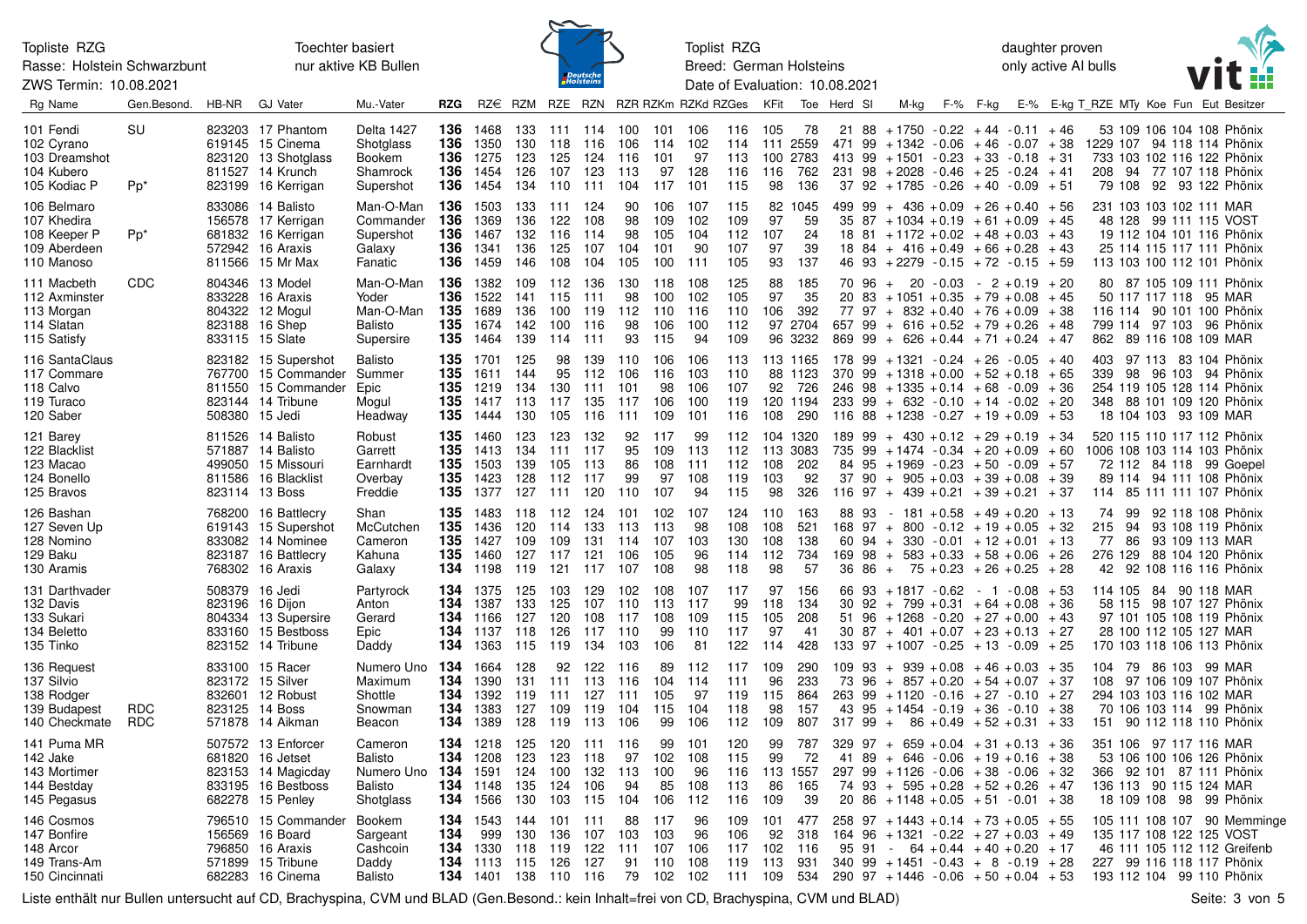Rasse: Holstein Schwarzbunt

ZWS Termin: 10.08.2021

Toechter basiert nur aktive KB Bullen



Toplist RZG Breed: German Holsteins Date of Evaluation: 10.08.2021 daughter proven only active AI bulls



| Rg Name                                                                    | Gen.Besond.          | HB-NR | <b>GJ Vater</b>                                                                                           | Mu.-Vater                                                       | <b>RZG</b>                      |                                                      |                                 |                                 |                                     |                                    |                                        | RZ€ RZM RZE RZN RZR RZKm RZKd RZGes |                                 | KFit                           | Toe                                             | Herd SI                                                                                           |                      | M-kg                                                                                                                                                                                                             | F-% F-kg |                              |           |          |  | E-% E-kg T RZE MTy Koe Fun Eut Besitzer                                                                                                       |
|----------------------------------------------------------------------------|----------------------|-------|-----------------------------------------------------------------------------------------------------------|-----------------------------------------------------------------|---------------------------------|------------------------------------------------------|---------------------------------|---------------------------------|-------------------------------------|------------------------------------|----------------------------------------|-------------------------------------|---------------------------------|--------------------------------|-------------------------------------------------|---------------------------------------------------------------------------------------------------|----------------------|------------------------------------------------------------------------------------------------------------------------------------------------------------------------------------------------------------------|----------|------------------------------|-----------|----------|--|-----------------------------------------------------------------------------------------------------------------------------------------------|
| 151 Reshot<br>152 Big Power<br>153 Chicago<br>154 Bestboss<br>155 Selfie   |                      |       | 507856 15 Supershot<br>833052 14 Big Point<br>156559 16 Cinema<br>833021 14 Boss<br>154234 15 Supershot   | Numero Uno<br>Beacon<br>Cashcoin<br>Maxim<br>McCutchen          | 134<br>134<br>134<br>134<br>134 | 1474<br>1368<br>1279<br>1264<br>1093                 | 120<br>123<br>134<br>132<br>124 | 104<br>112<br>117<br>116<br>131 | 128<br>126<br>107<br>114<br>116     | 112 106<br>112<br>95<br>111<br>113 | 100<br>101<br>94<br>100                | 97<br>109<br>108<br>93<br>94        | 118<br>111<br>111<br>113<br>106 | 109                            | 95 157<br>100 2194<br>111 132<br>87 1881<br>750 | 741<br>825                                                                                        | 99                   | $78$ 89 + 710 + 0.00 + 28 + 0.04 + 28<br>$+ 841 - 0.04 + 28 + 0.05 + 34$<br>66 91 + 1452 - 0.09 + 47 - 0.02 + 47<br>$99 + 811 + 0.14 + 47 + 0.14 + 42$<br>$304$ $98$ $+1562$ $-0.30$ $+27$ $-0.16$ $+36$         |          |                              |           |          |  | 94 94 107 112 95 MAR<br>540 85 88 109 121 MAR<br>45 108 105 113 109 VOST<br>734 109 107 100 116 MAR<br>342 106 116 126 115 VOST               |
| 156 Bajano<br>157 Exford<br>158 Basement<br>159 Mattis<br>160 Balboa       |                      |       | 833059 14 Balisto<br>796700 15 Extreme<br>681129 14 Balisto<br>478422 13 Massey<br>151597 14 Balisto      | Monreal<br><b>Bedford</b><br>Snowman<br>Man-O-Man<br>Denim      | 134<br>134<br>133<br>133<br>133 | 1368<br>1664<br>1373<br>1524<br>1524                 | 128<br>137<br>134<br>144<br>140 | 119<br>101<br>113<br>95<br>105  | 119<br>118<br>111<br>106<br>107     | 103<br>98<br>91<br>111 102<br>93   | 109<br>103<br>101<br>109               | 102<br>92<br>105<br>93<br>104       | 106<br>108<br>112<br>112<br>112 | 111<br>119<br>112<br>98        | 933<br>217<br>358<br>103 1038<br>209            | 152 96                                                                                            |                      | $355$ 99 + 1044 - 0.14 + 25 + 0.09 + 46<br>$+ 652 + 0.43 + 71 + 0.18 + 41$<br>$190$ $97 + 893 + 0.09 + 45 + 0.17 + 49$<br>413 99 + 1052 + 0.26 + 69 + 0.19 + 56<br>$104$ 96 - $142 + 0.98 + 90 + 0.44 + 38$      |          |                              |           |          |  | 234 117 99 117 111 MAR<br>73 114 90 103 100 Memminge<br>126 107 105 110 107 Phönix<br>349 114 89 88 104 MAR<br>68 102 104 97 107 VOST         |
| 161 Cassis<br>162 Jazz<br>163 Kayne<br>164 Sisko<br>165 Bruns              |                      |       | 823155 14 Camaro<br>508378 16 Modesty<br>811498 13 Mogul<br>811574 16 Silver<br>823195 16 Barolo          | Mogul<br>Kingpin<br>Domain<br>NOG Ikaro<br>Racer                | 133<br>133<br>133<br>133<br>133 | 1346<br>1218<br>1333<br>1309<br>1452                 | 123<br>125<br>136<br>137<br>127 | 113<br>121<br>122<br>116<br>107 | 123<br>116<br>108<br>105<br>122     | 103<br>111<br>92<br>101<br>107 106 | 103<br>114<br>103<br>106               | 122<br>-111<br>-114<br>100<br>89    | 114<br>107<br>108<br>105<br>114 | 100<br>105                     | 111 1048<br>495<br>110 2979<br>198<br>115 1262  |                                                                                                   |                      | $171$ 99 + 1106 - 0.08 + 35 - 0.07 + 31<br>$183$ 96 + 535 + 0.21 + 43 + 0.11 + 30<br>$832$ 99 + 941 + 0.41 + 81 + 0.03 + 35<br>$90\,95 + 1239 + 0.28 + 79 - 0.04 + 38$<br>$194$ 99 + 830 + 0.06 + 39 + 0.08 + 37 |          |                              |           |          |  | 360 96 85 106 122 Phönix<br>294 105 110 107 118 MAR<br>1124 124 103 116 112 Phönix<br>100 102 100 111 113 Phönix<br>553 109 89 100 114 Phönix |
| 166 Keegan<br>167 Daxer<br>168 Famasio<br>169 Bowler<br>170 Board          |                      |       | 572948 16 Kerrigan<br>619166 17 Damaris<br>571884 13 Fanatic<br>823194 16 Battlecry<br>681573 14 Boss     | Lobach<br>Racer<br>Snowman<br>Molotov<br>Epic                   | 133<br>133<br>133<br>133<br>133 | 1298<br>1448<br>1259<br>1347<br>1359                 | 134<br>132<br>131<br>116<br>135 | 113<br>104<br>110<br>115<br>110 | 108<br>117<br>120<br>130<br>117     | 107 112<br>106<br>94<br>102<br>106 | 106<br>111<br>107<br>108               | 97<br>111<br>103<br>99<br>99        | 108<br>108<br>112<br>121<br>106 | 86<br>94<br>85<br>97           | 30<br>50<br>857<br>545<br>92 2162               | 96 98                                                                                             |                      | $17$ 82 + 729 + 0.24 + 54 + 0.18 + 44<br>$30\,86 + 1335 - 0.06 + 45 - 0.02 + 44$<br>$405$ 99 + 1842 - 0.29 + 38 - 0.15 + 45<br>$-100 + 0.42 + 37 + 0.18 + 15$<br>$840$ 99 + 1168 + 0.01 + 46 + 0.08 + 49         |          |                              | 40        |          |  | 25 96 121 102 109 Phönix<br>97 103 105 101 Phönix<br>261 90 111 108 106 Phönix<br>229 108 101 101 118 Phönix<br>988 110 105 117 96 Phönix     |
| 171 Polo P RDC<br>172 Askaron<br>173 Jered<br>174 Hellas<br>175 Missan     | Pp <sup>*</sup> ,RDC |       | 833123 15 PowerballP<br>833218 16 Accurate<br>811584 16 Jetset<br>156558 16 Heffner<br>833121 15 Missouri | Snow RF<br>Tribune<br>Loren<br><b>Balisto</b><br>McCutchen      | 133<br>133<br>133<br>133<br>132 | 1446<br>1185<br>1333<br>1319<br>1255                 | 137<br>112<br>130<br>126<br>135 | 98<br>121<br>110<br>120<br>116  | 116<br>125<br>118<br>116<br>105     | 111<br>104<br>89<br>91<br>91       | 101<br>109<br>92<br>111<br>113         | 108<br>95<br>102<br>107<br>107      | 109<br>123<br>112<br>112<br>113 | 81<br>115<br>102<br>110        | 104 1193<br>13<br>169<br>590<br>5081            | 12 78<br>$1685$ 99 + 1147 + 0.27 + 75 - 0.04 + 35                                                 |                      | $381$ 99 + 2066 - 0.33 + 41 - 0.11 + 57<br>$+$ 809 - 0.10 $+$ 21 - 0.12 $+$ 15<br>$51$ 94 + 943 + 0.12 + 50 + 0.04 + 37<br>$268$ 97 + 115 + 0.30 + 34 + 0.34 + 37                                                |          |                              |           |          |  | 418 128 81 92 105 MAR<br>11 103 111 110 115 MAR<br>146 84 93 115 110 Phönix<br>233 101 105 102 124 VOST<br>1588 111 79 100 131 MAR            |
| 176 BG Opera<br>177 Garvin<br>178 Beatstick<br>179 Pointer<br>180 Mitch    |                      |       | 508341 16 Araxis<br>811477 12 G-Force<br>833032 14 Balisto<br>823175 15 PowerballP<br>264670 16 Milford-P | Chevrolet<br>Super<br>Gold Chip<br>Numero Uno<br><b>Balisto</b> | 132<br>132<br>132<br>132<br>132 | 1574<br>1443<br>1340<br>1531<br>1453                 | 139<br>132<br>114<br>147<br>131 | 107<br>106<br>125<br>98<br>104  | 116<br>114<br>135<br>101<br>116     | 93<br>92<br>96<br>119<br>103       | 90<br>103<br>110<br>120<br>103         | 106<br>98<br>113<br>113<br>106      | 103<br>117<br>114<br>98<br>113  | 118<br>96<br>109               | 110 194<br>- 800<br>193<br>211                  | 121<br>$11215477$ 3214 99 + 366 + 0.09 + 23 + 0.05 + 18<br>$112$ 95 + 732 + 0.17 + 47 + 0.16 + 42 | 95                   | $+ 689 + 0.49 + 78 + 0.17 + 42$<br>$156$ 99 + 772 + 0.12 + 43 + 0.18 + 46<br>63 95 + 1599 + 0.09 + 73 + 0.07 + 62                                                                                                |          |                              | 113 117   |          |  | 181 124 96 129 84 OHG<br>264 110 95 110 100 Phönix<br>3663 114 99 126 114 MAR<br>93 80 111 Phönix<br>213 126 78 88 119 OHG                    |
| 181 Malinus<br>182 Jungle<br>183 Batch P<br>184 Matchball<br>185 Cicero    | Pp                   |       | 811575 16 Modeco<br>571924 16 Josuper<br>682291 16 Battlecry<br>477176 12 Mogul<br>264520 15 Cinema       | Balisto<br>Galaxy<br>Rocky<br>Man-O-Man<br><b>Balisto</b>       | 132<br>132<br>132<br>132<br>132 | 976<br>1424<br>1501<br>1219<br>1498                  | 130<br>124<br>118<br>128<br>156 | 130<br>101<br>100<br>109<br>87  | 109<br>112 113<br>123<br>109<br>104 | 97<br>104<br>100<br>90             | 84<br>119<br>106<br>103<br>91          | 98<br>110<br>92<br>119<br>105       | 108<br>117<br>125<br>116<br>99  | 119<br>118<br>111<br>99        | - 195<br>150<br>375<br>451                      | $108$ 3784 1357 99 + 1552 - 0.25 + 32 - 0.06 + 46<br>82                                           | 93<br>$\sim 10^{-1}$ | $72$ 89 + 916 + 0.00 + 36 + 0.00 + 32<br>$140$ 97 + 1104 - 0.04 + 39 + 0.02 + 40<br>197 97 + 3089 - 0.31 + 82 - 0.23 + 76                                                                                        |          | $43 + 0.42 + 40 + 0.20 + 18$ | 96<br>153 | 81<br>89 |  | 1728 116 99 122 124 Phönix<br>102 88 106 90 109 Phönix<br>98 108 100 Phönix<br>95 109 112 MAR<br>352 100 81 99 91 OHG                         |
| 186 Belino<br>187 Boatsman<br>188 Beatbook<br>189 Marcrest<br>190 Paradiso |                      |       | 768099 16 Battlecry<br>681834 16 Board<br>768101 16 Beatstick<br>833083 14 Mardi Gras<br>571917 15 Penley | Snowman<br>Epochal<br><b>Bookem</b><br>Man-O-Man<br>Supersire   | 132<br>132<br>132<br>132<br>132 | 1229<br>1398<br>1057<br>1116<br>1293                 | 122<br>131<br>115<br>116<br>116 | 116<br>104<br>129<br>125<br>108 | 119<br>116<br>119<br>113<br>125     | 90<br>104<br>102<br>112<br>113     | 96<br>113<br>109<br>95<br>103          | 96<br>94<br>112<br>100<br>111       | 119<br>109<br>115<br>118<br>121 | 118<br>99<br>109<br>109<br>109 | 252<br>95<br>651<br>98<br>1000                  | 57<br>337 98<br>36<br>358                                                                         | 89<br>99             | $108$ 96 + 1352 - 0.25 + 25 - 0.11 + 34<br>$+$ 868 + 0.15 + 50 + 0.10 + 41<br>$+ 542 - 0.04 + 18 + 0.04 + 23$<br>$93 + 676 + 0.03 + 29 - 0.03 + 20$<br>$+$ 213 + 0.22 + 31 + 0.10 + 17                           |          |                              |           |          |  | 130 110 90 113 115 Phönix<br>90 98 103 109 98 Phönix<br>293 109 112 124 115 Phönix<br>66 98 108 117 120 MAR<br>328 104 92 94 120 Phönix       |
| 191 Eastwood<br>192 Mr Max<br>193 Aristocats<br>194 Nice<br>195 BG Niels   | Pp,RDC               |       | 833209 16 Eclair<br>811488 13 Mogul<br>853057 16 Apoll P<br>833158 15 Josuper<br>508060 15 Supershot      | Defender<br>Super<br>Balisto<br>Numero Uno<br>Snowflake         | 132<br>132<br>132<br>132<br>131 | 1051<br>958<br>1278<br>1404<br>1469                  | 114<br>124<br>132<br>128<br>129 | 132<br>129<br>109<br>101<br>104 | 111<br>114<br>111<br>111<br>121     | 117<br>98<br>93<br>106<br>95       | 105<br>108<br>105<br>114<br>102        | 112<br>119<br>109<br>112<br>109     | 113<br>111<br>112<br>117<br>113 | 112<br>97<br>114<br>110        | 25<br>89 4400<br>44<br>703<br>453               | 885 99<br>203                                                                                     | 98                   | $21$ 82 + 271 + 0.08 + 19 + 0.10 + 20<br>$+1668 - 0.34 + 27 - 0.17 + 37$<br>$22\ 86 + 1161 - 0.11 + 34 + 0.09 + 50$<br>$+ 762 + 0.17 + 48 + 0.07 + 34$<br>$166$ 96 + 1078 + 0.03 + 46 + 0.01 + 37                |          |                              |           |          |  | 22 108 109 110 130 MAR<br>1459 110 95 130 120 Phönix<br>31 108 101 99 111 BVN<br>201 92 100 92 109 MAR<br>271 113 103 106 97 OHG              |
| 196 Broadway<br>197 Match P<br>198 Bossboy<br>199 Alltours<br>200 Blondin  | Pp <sup>*</sup> ,RDC |       | 572941 16 Board<br>823204 17 Mission P<br>833024 14 Boss<br>796900 16 All In<br>619156 16 Barcley         | Tribune<br>Silver<br>Snowman<br>Molotov<br>Racer                | 131<br>131<br>131<br>131        | 1222<br>1278<br>1267<br>1397<br>131 1185 137 118 102 | 121<br>127<br>118<br>129        | 113<br>114<br>114<br>105        | - 115<br>112<br>124<br>109          | 106<br>111<br>107                  | 106<br>106<br>107<br>101 112<br>96 106 | 106<br>92<br>116<br>102<br>113      | 117<br>110<br>112<br>118<br>104 | 99<br>113<br>111<br>104<br>98  | 42<br>65<br>357<br>64<br>235                    | 18 85<br>25<br>107 97                                                                             | 86                   | $+ 726 + 0.05 + 34 + 0.03 + 28$<br>$+ 755 + 0.07 + 37 + 0.11 + 37$<br>$+ 248 + 0.12 + 22 + 0.17 + 26$<br>$46$ 86 + 286 + 0.44 + 56 + 0.22 + 32<br>$96$ $95 + 576 + 0.43 + 67 + 0.23 + 43$                        |          |                              |           | 30 106   |  | 28 106 97 103 115 Phönix<br>98 96 121 Phönix<br>103 95 104 118 105 MAR<br>34 102 106 99 104 Memminge<br>108 115 94 115 114 Phönix             |

Liste enthält nur Bullen untersucht auf CD, Brachyspina, CVM und BLAD (Gen.Besond.: kein Inhalt=frei von CD, Brachyspina, CVM und BLAD)